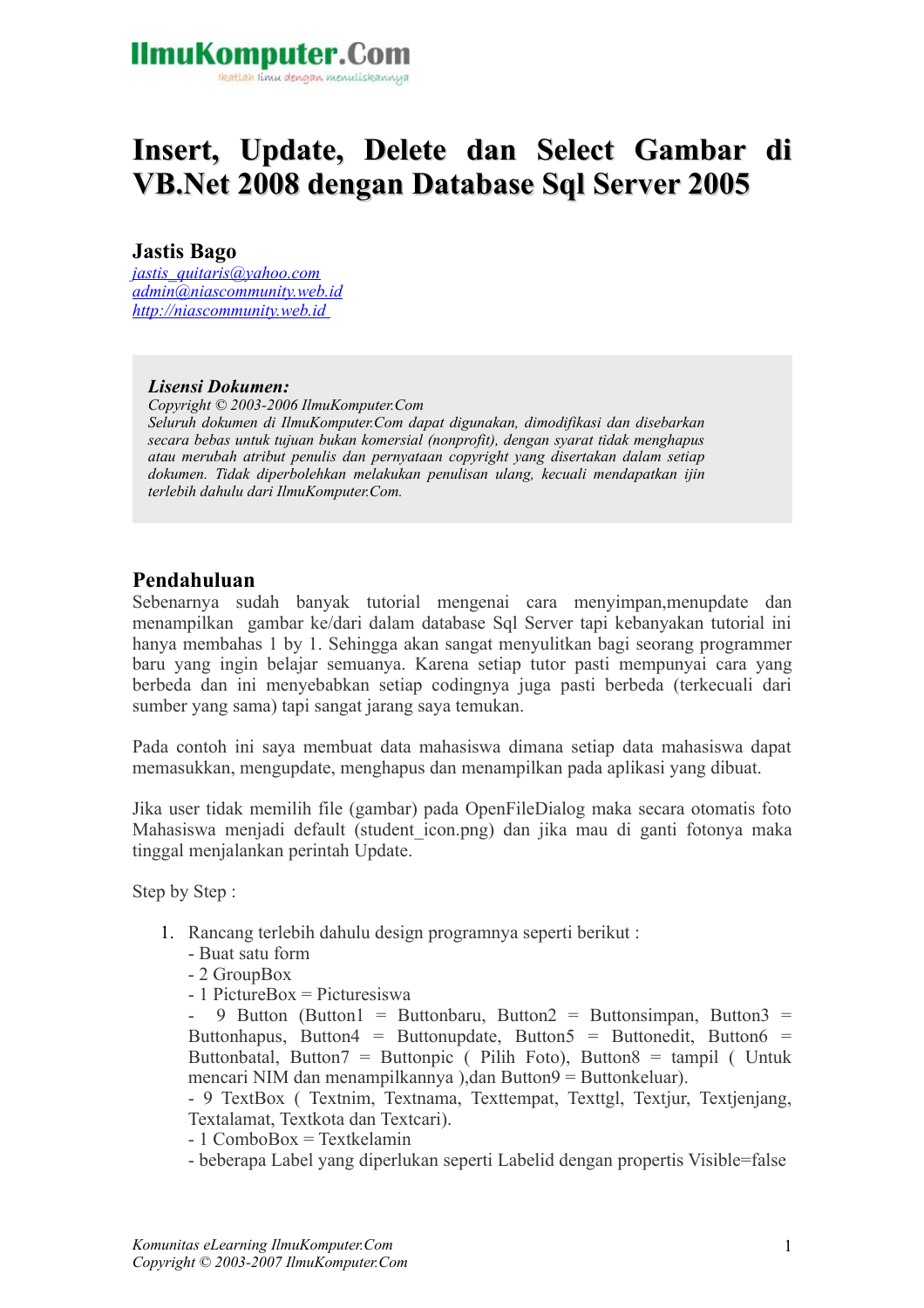Heatlah iimu dengan menuliskannya

| Data Mahasiswa                                 |          | $\Box$ or                                |  |
|------------------------------------------------|----------|------------------------------------------|--|
| Foto Mahasiswa                                 |          | Data Mahasiswa                           |  |
|                                                | Tambah   | <b>NIM</b>                               |  |
|                                                | Simpan   | Nama                                     |  |
|                                                |          | Tempat Lahir                             |  |
|                                                | $H$ apus | Tanggal Lahir                            |  |
|                                                | Update   | Jenis Kelamin<br>$\overline{\mathbf{v}}$ |  |
|                                                | Edit     | Jurusan                                  |  |
|                                                |          | Jenjang                                  |  |
|                                                | Batal    | Alamat                                   |  |
| <b>Pilih Foto</b>                              |          | Kota                                     |  |
| Jastis 2012 Cari Berdasarkan NIM dan Tampilkan |          | Tampilkan<br>Exit                        |  |

2. Setelah merancang design, buatlah database dan tabel seperti berikut ( di program ini databasenya : tutorial dan tabel : tbl\_mahasiswa) :<br>
dbo.tbl\_mahasis...ycl-1.tutorial) Start Page Module1.vb | mahasiswa.vb | mahasiswa.vb [Design]

|   | upo.com_manasisycr-1.cuconary Start Page |              | Module 1.VD        |
|---|------------------------------------------|--------------|--------------------|
|   | Column Name                              | Data Type    | <b>Allow Nulls</b> |
| ▶ | id                                       | int          |                    |
| Ÿ | nim                                      | varchar(15)  |                    |
|   | nama                                     | varchar(50)  | 罓                  |
|   | tempat                                   | varchar(50)  | 罓                  |
|   | lahir                                    | varchar(50)  | 罓                  |
|   | kelamin                                  | varchar(50)  | 罓                  |
|   | jenjang                                  | char(10)     | 罓                  |
|   | jurusan                                  | varchar(50)  | ☑                  |
|   | gambar                                   | image        | 罓                  |
|   | alamat                                   | varchar(100) | 罓                  |
|   | kota                                     | varchar(50)  | ◛                  |
|   | Jastis 2012                              |              |                    |

3. Buat Modul Koneksi dengan nama Module1 (terserah), berikut coding koneksi saya :



Sekarang untuk coding secara keseluruhan :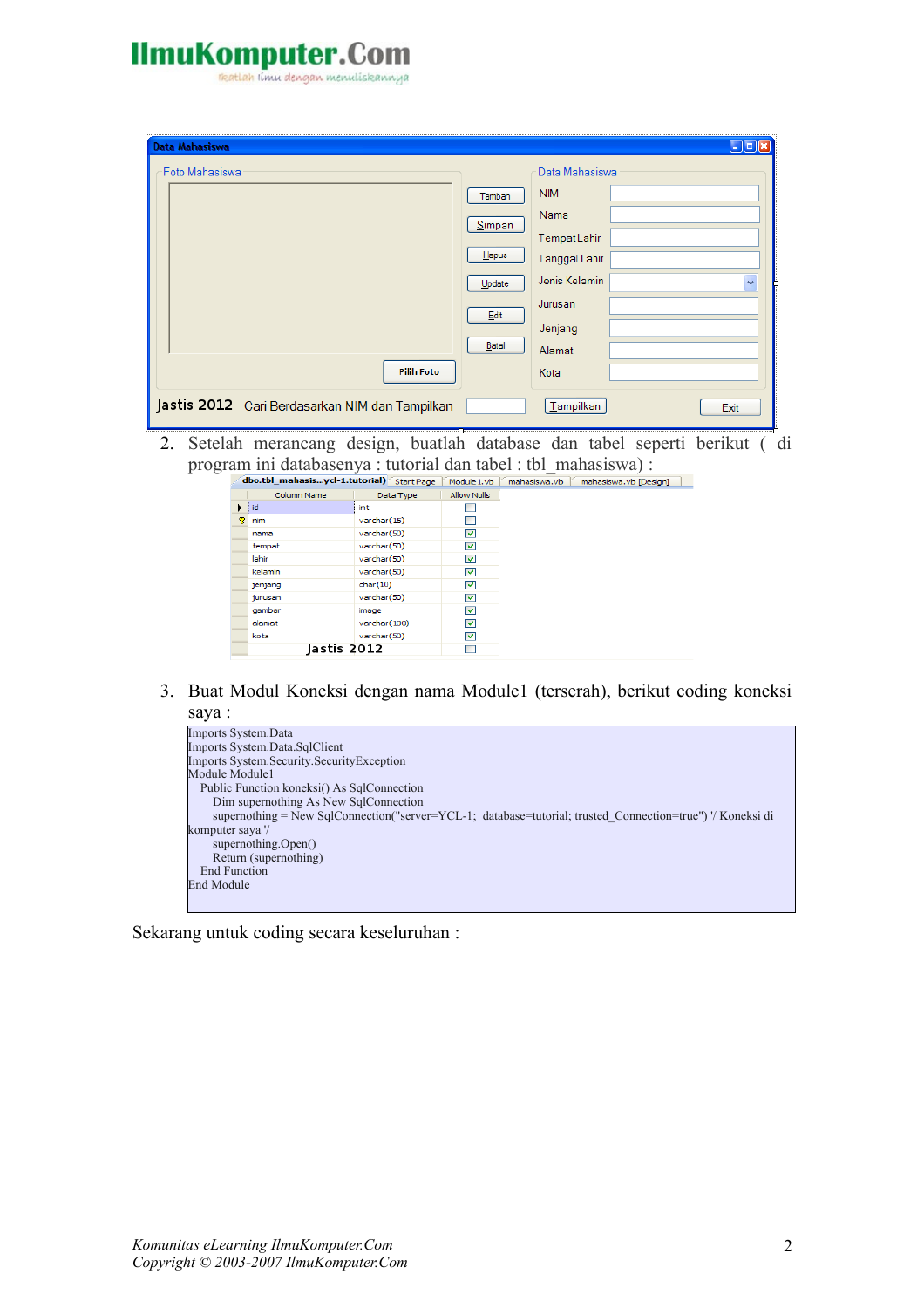reatlah iimu dengan menuliskannya

| Imports System.Data                                                                                               |
|-------------------------------------------------------------------------------------------------------------------|
| Imports System.Data.SqlClient                                                                                     |
| Public Class mahasiswa                                                                                            |
|                                                                                                                   |
| Dim a As New OpenFileDialog                                                                                       |
|                                                                                                                   |
| Private Sub mahasiswa Load(ByVal sender As System.Object, ByVal e As System.EventArgs) Handles MyBase.Load        |
|                                                                                                                   |
| Call normal()                                                                                                     |
| End Sub                                                                                                           |
| Sub normal()                                                                                                      |
| Textnama.Enabled = False                                                                                          |
|                                                                                                                   |
| $Textnim. Enabeled = False$                                                                                       |
| Texttempat.Enabled = False                                                                                        |
| $Texttgl.Enabeled = False$                                                                                        |
|                                                                                                                   |
| Textkelamin.Enabled = False                                                                                       |
| $Textjur.Enabeled = False$                                                                                        |
| $Textienjang. Enabeled = False$                                                                                   |
| Textalamat.Enabled = False                                                                                        |
|                                                                                                                   |
| Textkota.Enabled = False                                                                                          |
| Picturesiswa.Enabled = False                                                                                      |
| Buttonpic.Enabled = False                                                                                         |
|                                                                                                                   |
| Buttonbaru.Enabled = True                                                                                         |
| Buttonsimpan.Enabled = False                                                                                      |
| Buttonupdate.Enabled = False                                                                                      |
| Buttonedit.Enabled = False                                                                                        |
|                                                                                                                   |
| Buttonbatal.Enabled = False                                                                                       |
| Buttonhapus.Enabled = False                                                                                       |
| Buttonbaru.Focus()                                                                                                |
| End Sub                                                                                                           |
|                                                                                                                   |
| Sub baru $()$                                                                                                     |
| $Textnama. Enabled = True$                                                                                        |
| $Textnim. Enabled = True$                                                                                         |
| Texttempat.Enabled = True                                                                                         |
|                                                                                                                   |
| $Texttgl. Enabled = True$                                                                                         |
| $Textkelamin. Enabled = True$                                                                                     |
| $Textjur.Enabeled = True$                                                                                         |
| $Textienjang. Enabeled = True$                                                                                    |
|                                                                                                                   |
| $Textalamat. Enabled = True$                                                                                      |
| Textkota.Enabled = True                                                                                           |
| $Picturesiswa.Enabeled = True$                                                                                    |
| Buttonpic.Enabled = True                                                                                          |
|                                                                                                                   |
| End Sub                                                                                                           |
| Sub clear()                                                                                                       |
| $Textnama.Text = ""$                                                                                              |
| $Textnim.Text = ""$                                                                                               |
|                                                                                                                   |
| Texttempat.Text = $""$                                                                                            |
| $Texttel.Text = ""$                                                                                               |
| Textkelamin. Text $=$ ""                                                                                          |
| Textjur.Text = $""$                                                                                               |
|                                                                                                                   |
| Textjenjang. $Text = ""$                                                                                          |
| $Textalamat.Text = ""$                                                                                            |
| Textkota.Text = ""                                                                                                |
| Picturesiswa.Image = Nothing                                                                                      |
|                                                                                                                   |
| End Sub                                                                                                           |
| End Class                                                                                                         |
| Koding Untuk Buttonbaru Click                                                                                     |
|                                                                                                                   |
| Private Sub Buttonbaru Click(ByVal sender As System.Object, ByVal e As System.EventArgs) Handles Buttonbaru.Click |
| Call baru $()$                                                                                                    |
| Buttonbaru.Enabled = False                                                                                        |
| Buttonsimpan.Enabled = True                                                                                       |
| Buttonbatal.Enabled = True                                                                                        |
| Textnim.Focus()                                                                                                   |
|                                                                                                                   |
| Textkelamin.SelectedIndex = $0$                                                                                   |
| End Sub                                                                                                           |
| Private Sub Buttonedit Click(ByVal sender As System.Object, ByVal e As System.EventArgs) Handles Buttonedit.Click |
| Call baru()                                                                                                       |
| Buttonupdate.Enabled = True                                                                                       |
| Buttonhapus.Enabled = False                                                                                       |
| Buttonbaru. Enabled = False                                                                                       |
| Buttonedit.Enabled = False                                                                                        |
| $Textcari.Text = ""$                                                                                              |
|                                                                                                                   |

End Sub

Private Sub Buttonbatal\_Click(ByVal sender As System.Object, ByVal e As System.EventArgs) Handles Buttonbatal.Click<br>Call normal()<br>Call clear()<br>Textcari.Text = ""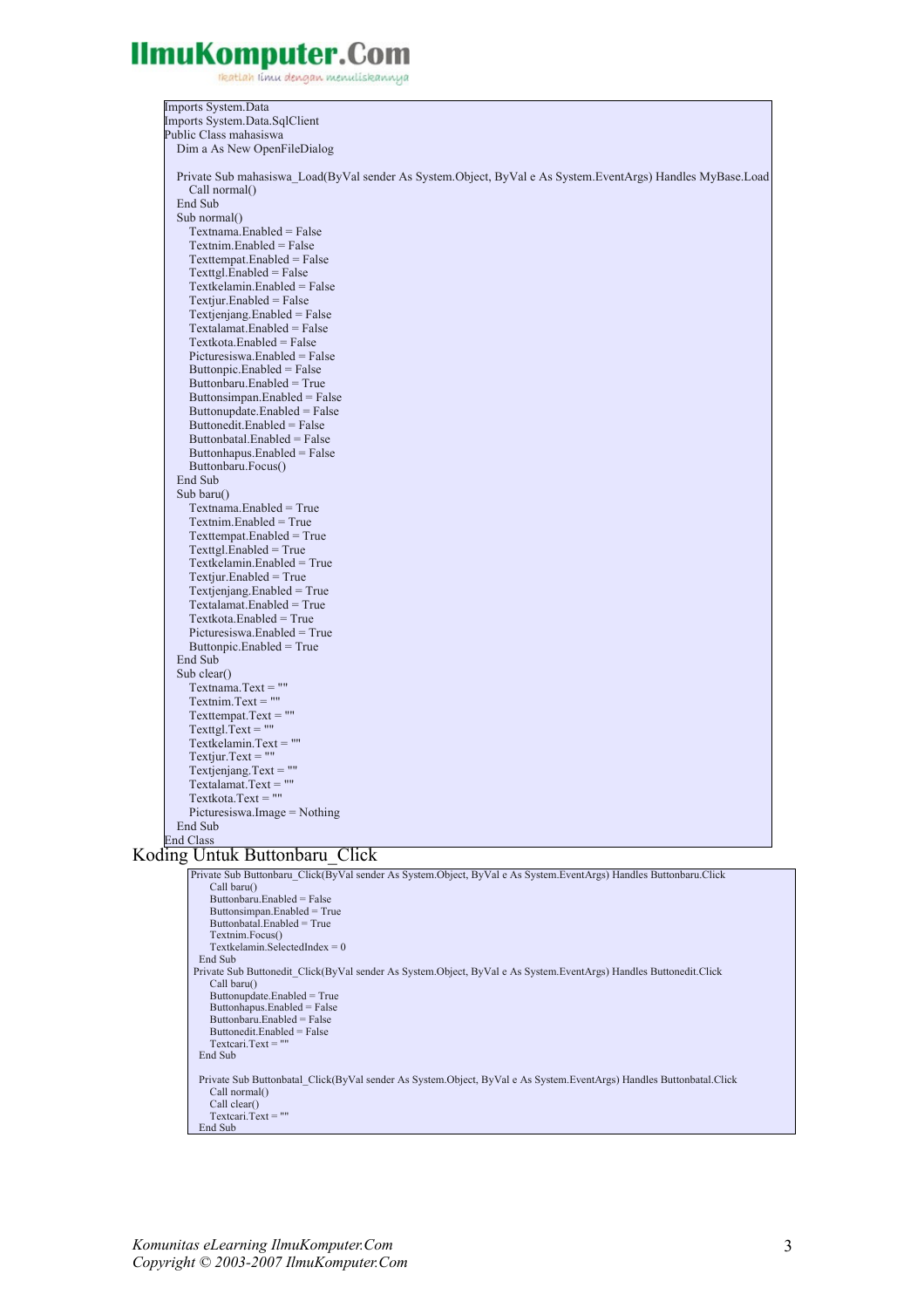ikatlah ilmu dengan menuliskannya

Private Sub Buttonsimpan\_Click(ByVal sender As System.Object, ByVal e As System.EventArgs) Handles Buttonsimpan.Click

Try

If Textnim.Text <> "" Then

 Using sql As New SqlClient.SqlCommand("Insert Into tbl\_mahasiswa(nim,nama,tempat,lahir,kelamin,jenjang,jurusan,gambar,alamat,kota) Values (@nim,@nama,@tempat,@lahir,@kelamin,@jenjang,@jurusan, @gambar, @alamat,@kota)", Module1.koneksi) sql.Parameters.Add(New SqlClient.SqlParameter("@nim", SqlDbType.VarChar)).Value = Textnim.Text sql.Parameters.Add(New SqlClient.SqlParameter("@nama", SqlDbType.VarChar)).Value = Textnama.Text sql.Parameters.Add(New SqlClient.SqlParameter("@tempat", SqlDbType.VarChar)).Value = Texttempat.Text sql.Parameters.Add(New SqlClient.SqlParameter("@lahir", SqlDbType.VarChar)).Value = Texttgl.Text sql.Parameters.Add(New SqlClient.SqlParameter("@kelamin", SqlDbType.VarChar)).Value = Textkelamin.Text sql.Parameters.Add(New SqlClient.SqlParameter("@jenjang", SqlDbType.VarChar)).Value = Textieniang.Text sql.Parameters.Add(New SqlClient.SqlParameter("@jurusan", SqlDbType.VarChar)).Value = Textjur.Text '\*\*\*\*\*\*\*\*\*\*\*\*\*\*\*\*\*\*\*\*\*\*\*\*\*\*\*\*\*\*\*\*\*\*\*\*\*\*\*\*\*\*\*\*\*\*\*\*\*\*\*\*\*\*\*\*\*\*\*\*\*\*\*\*\*\*\*\*\*\*\*\*\*\*\*\*\*\*\*\*\*\*\*\* If a.FileName = Nothing Then sql.Parameters.Add(New SqlClient.SqlParameter("@gambar", SqlDbType.Image)).Value = IO.File.ReadAllBytes("student\_icon.png") Else sql.Parameters.Add(New SqlClient.SqlParameter("@gambar", SqlDbType.Image)).Value = IO.File.ReadAllBytes(a.FileName) End If '/ Sebelum perintah simpan di eksekusi, maka saya membuat satu kondisi dimana Jika File Name (foto) tidak ada, maka foto defaultnya adalah student\_icon.png, ini berfungsi untuk mencegah jika Picturesiswa kosong. sql.Parameters.Add(New SqlClient.SqlParameter("@alamat", SqlDbType.VarChar)).Value = Textalamat.Text sql.Parameters.Add(New SqlClient.SqlParameter("@kota", SqlDbType.VarChar)).Value = Textkota.Text sql.ExecuteNonQuery() MessageBox.Show("Nama Mahasiswa : " & Textnama.Text & " Telah disimpan", "Data Sukses", MessageBoxButtons.OK, MessageBoxIcon.Information) Module1.koneksi.Close() Call clear() Call normal() Buttonbaru.Focus() End Using Else MessageBox.Show("Ada Kesalahan !", "Gagal Menyimpan", MessageBoxButtons.OK, MessageBoxIcon.Error) End If Catch ex As Exception MsgBox(ex.Message) End Try End Sub Private Sub Buttonhapus\_Click(ByVal sender As System.Object, ByVal e As System.EventArgs) Handles Buttonhapus.Click Dim Hapus As Integer Hapus = MsgBox("Apa anda yakin akan menghapus ?" & vbCrLf & "Nama Mahasiswa = " & Textnama.Text, vbYesNo, "Konfimasi Hapus")

If (Hapus  $=$  vbYes) Then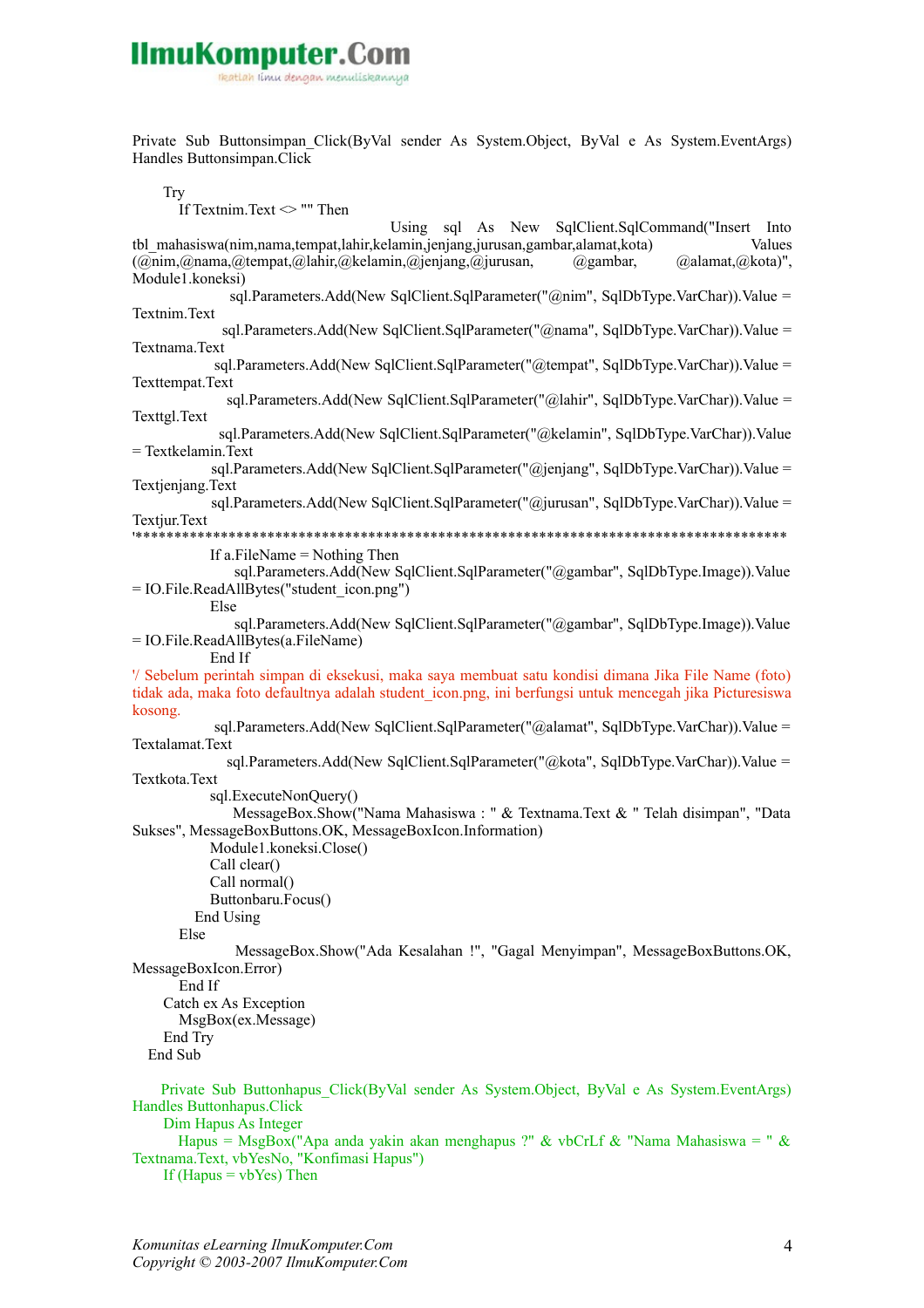ikatlah ilmu dengan menuliskannya

Using sql As New SqlClient.SqlCommand("delete from tbl mahasiswa where id=""  $\&$ Labelid.Text & "", Module1.koneksi) Using dr As SqlClient.SqlDataReader = sql.ExecuteReader() End Using End Using MessageBox.Show("Nama Mahasiswa : " & Textnama.Text & " Sudah dihapus dari record !", "Data Sukses", MessageBoxButtons.OK, MessageBoxIcon.Information) Module1.koneksi.Close() Call clear() Call normal() Buttonbaru.Focus() End If End Sub Private Sub Buttonupdate\_Click(ByVal sender As System.Object, ByVal e As System.EventArgs) Handles Buttonupdate.Click Try Dim cmd As String = String.Empty Dim adapter As New SqlDataAdapter("select gambar from tbl\_mahasiswa where nim=""  $\&$ Textnim.Text & "'", Module1.koneksi) Dim dt As New DataTable("tbl\_mahasiswa") adapter.Fill(dt) Using sql As New SqlClient.SqlCommand("update tbl\_mahasiswa set nim=@nim,nama=@nama,tempat=@tempat,lahir=@lahir,kelamin=@kelamin,jenjang=@jenjang,jurusan  $=$   $\omega$ jurusan, gambar=  $\omega$ gambar, alamat=  $\omega$ alamat, kota=  $\omega$ kota where id=" + Labelid. Text + "", Module1 koneksi) sql.Parameters.Add("@nim", SqlDbType.VarChar).Value = Textnim.Text sql.Parameters.Add("@nama", SqlDbType.VarChar).Value = Textnama.Text sql.Parameters.Add("@tempat", SqlDbType.VarChar).Value = Texttempat.Text sql.Parameters.Add("@lahir", SqlDbType.VarChar).Value = Texttgl.Text sql.Parameters.Add("@kelamin", SqlDbType.VarChar).Value = Textkelamin.Text  $sd$ . Parameters. Add("@ieniang", SqlDbType. VarChar). Value = Textieniang. Text sql.Parameters.Add( $\overline{\omega}$ jurusan", SqlDbType.VarChar).Value = Textjur.Text If a.FileName = Nothing Then Dim row As DataRow =  $dt$ .Rows $(0)$  Using ms As New IO.MemoryStream(CType(row(0), Byte())) Dim img As Image = Image.FromStream(ms) Picturesiswa.Image  $=$  img sql.Parameters.Add(New SqlClient.SqlParameter("@gambar", SqlDbType.Image)).Value  $=$  (CType(row(0), Byte())) End Using Else sql.Parameters.Add(New SqlClient.SqlParameter("@gambar", SqlDbType.Image)).Value = IO.File.ReadAllBytes(a.FileName) End If '/ Sebelum perintah uopdate di eksekusi, maka kondisi diatas akan memeriksa apakah foto sebelumnya tidak diganti (dari database) sehingga foto yang lama akan tetap disimpan kedalam database, tetapi jika foto diganti maka perintah yang dijalankan adalah Else. sql.Parameters.Add("@alamat", SqlDbType.VarChar).Value = Textalamat.Text sql.Parameters.Add("@kota", SqlDbType.VarChar).Value = Textkota.Text sql.ExecuteNonQuery() MessageBox.Show("Nama Mahasiswa : " & Textnama.Text & " Sudah di Update !", "Data Sukses", MessageBoxButtons.OK, MessageBoxIcon.Information) Module1.koneksi.Close() Call clear() Call normal() Buttonbaru.Focus() End Using

Catch ex As Exception

MsgBox(ex.Message)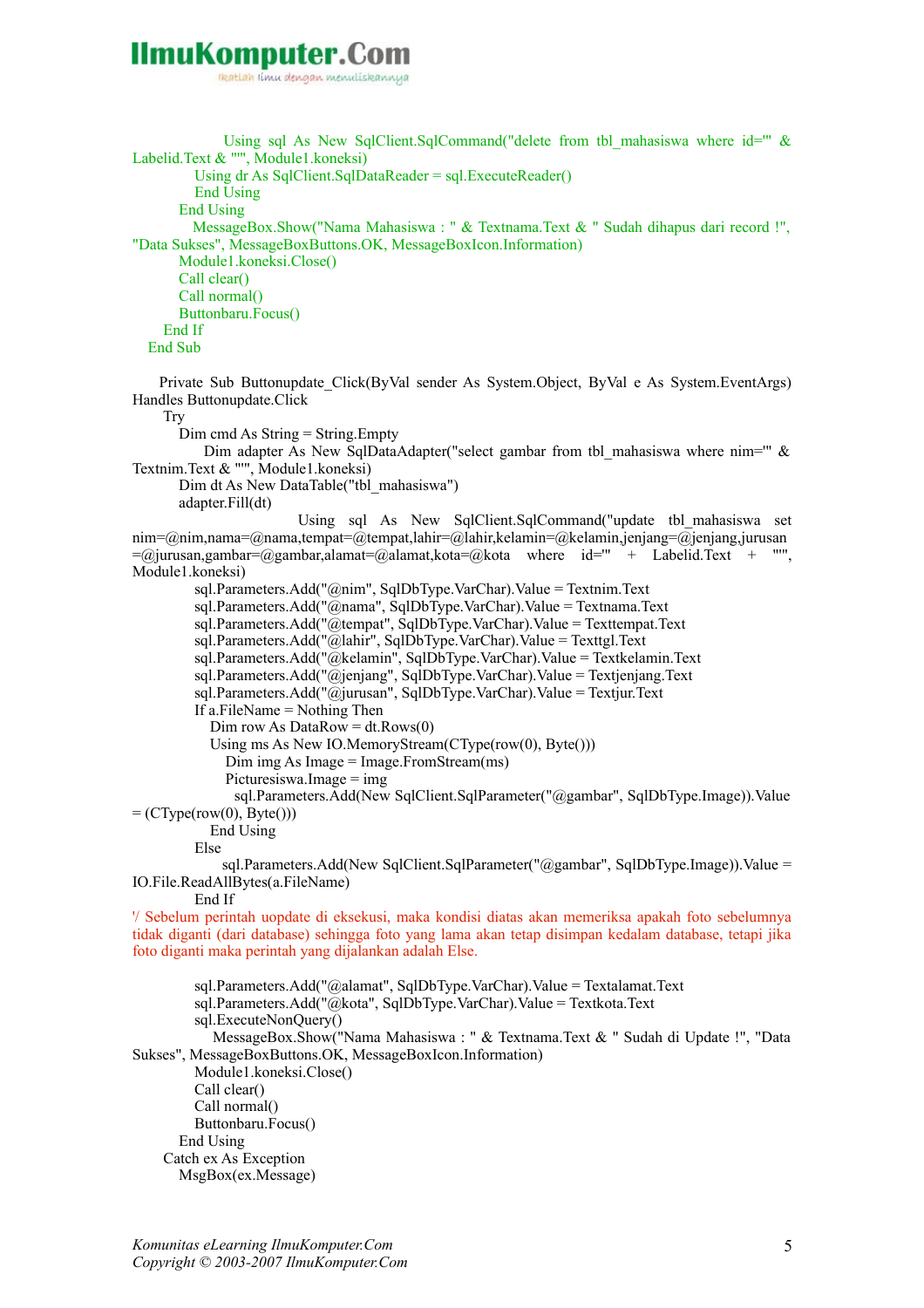

ikatlah ilmu dengan menuliskannya

 End Try End Sub

```
 Private Sub Buttonbatal_Click(ByVal sender As System.Object, ByVal e As System.EventArgs) Handles
Buttonbatal.Click
     Call normal()
     Call clear()
    Textcari.Text = " End Sub
'/ Buttonpic_Click akan membuka file dialog
```

```
 Private Sub Buttonpic_Click(ByVal sender As System.Object, ByVal e As System.EventArgs) Handles
Buttonpic.Click
     Dim pictureLocation As String
        a.Filter = "JPG Files (*.ipg<sup>*</sup>.jpg|JPEG Files (*.ipeg)<sup>*</sup>.jpeg|GIF Files (*.gif)<sup>*</sup>.gif|PNG Files
(*.png)|*.png|BMP Files (*.bmp)|*.bmp|TIFF Files (*.tiff)|*.tiff"
     pictureLocation = a.FileName
     Try
        If a.ShowDialog = Windows.Forms.DialogResult.OK Then
           Picturesiswa.Image = New Bitmap(a.FileName)
           Picturesiswa.SizeMode = PictureBoxSizeMode.StretchImage
        End If
      Catch ex As Exception
        MsgBox(ex.Message)
      End Try
```

```
 End Sub
```
'/ Perintah untuk menampilkan isi tabel dengan keyword NIM di input ke Textcari

Private Sub tampil\_Click(ByVal sender As System.Object, ByVal e As System.EventArgs) Handles tampil.Click

```
Try
           Using sql As New SqlClient.SqlCommand("Select * from tbl mahasiswa where nim="" &
Textcari.Text & "'", Module1.koneksi)
          Using dr As SqlClient.SqlDataReader = sql.ExecuteReader()
            Using dt As New DataTable
              dt.Load(dr)
              If Textcari.Text = "" Then
                MessageBox.Show("Keyword Masih Kosong !", "Coba Lagi", MessageBoxButtons.OK,
MessageBoxIcon.Error)
                Textcari.Focus()
             ElseIf dt.Rows.Count \leq 1 Then
                MessageBox.Show("NIM : " & Textcari.Text & " Belum ada di record !", "Coba Lagi",
MessageBoxButtons.OK, MessageBoxIcon.Error)
               Textcari.Text = ""
                Textcari.Focus()
              Else
               Dim row As DataRow = dt.Rows(0)
               Labelid.Text = row(0)Textnim.Text = row(1)Textnama.Text = row(2)Textempat.Text = row(3)Texttgl.Text = row(4)Textkelamin.Text = row(5)Textjenjang.Text = row(6)Textjur.Text = row(7) Using ms As New IO.MemoryStream(CType(row(8), Byte()))
                  Dim img As Image = Image.FromStream(ms)
                   Picturesiswa.Image = img
                   Picturesiswa.SizeMode = PictureBoxSizeMode.StretchImage
```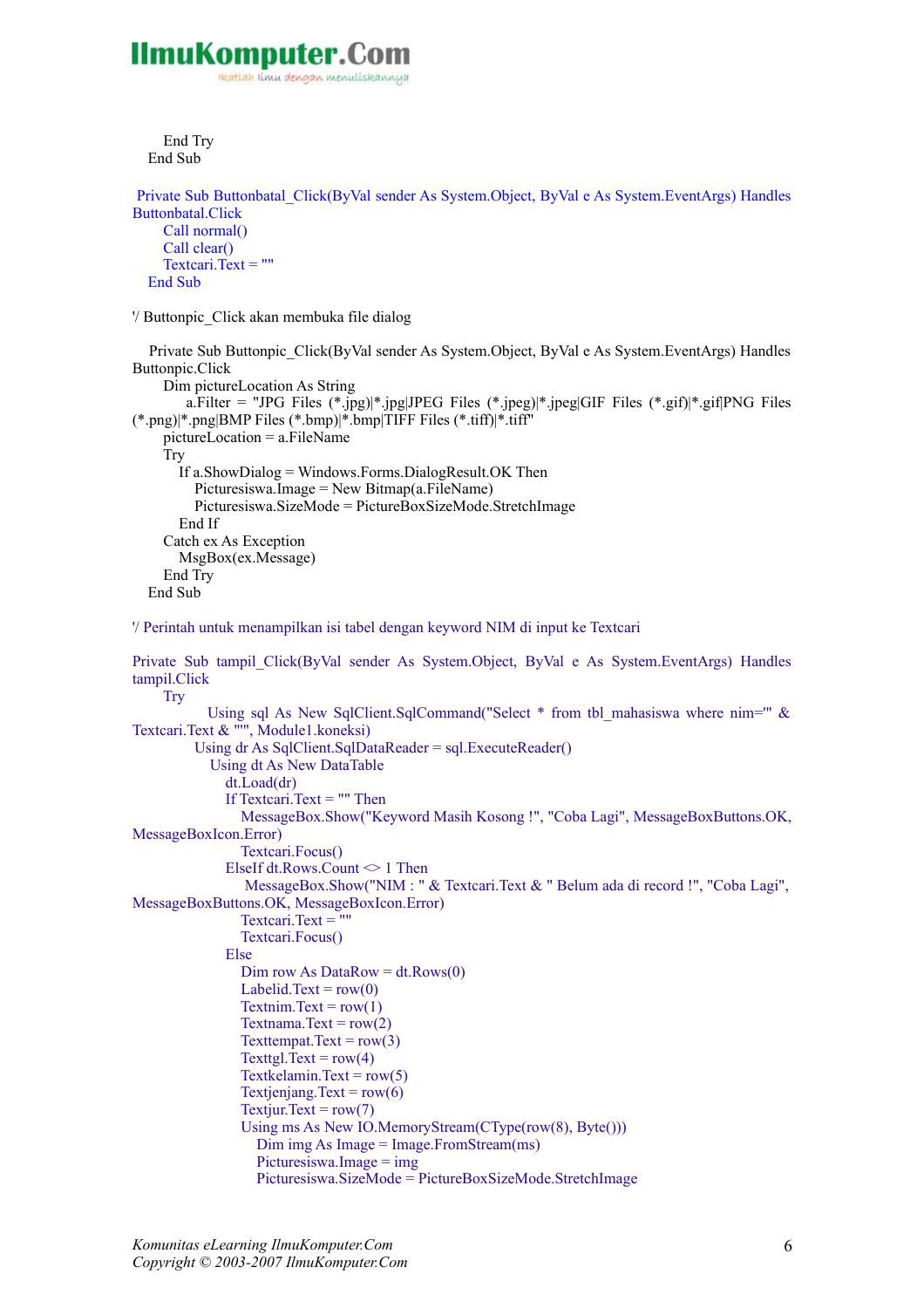ikatlah iimu dengan menuliskannya

```
 End Using
              Textalamat.Text = row(9)Textkota.Text = row(10) End If
          End Using
        End Using
     End Using
     Module1.koneksi.Close()
   Catch ex As Exception
     MsgBox(ex.Message)
   End Try
   Buttonedit.Enabled = True
   Buttonhapus.Enabled = True
   Buttonbatal.Enabled = True
   Buttonbaru.Enabled = False
 End Sub
```
Private Sub Buttonkeluar Click(ByVal sender As System.Object, ByVal e As System.EventArgs) Handles Buttonkeluar.Click Me.Close()

End Sub



#### **Dan jika semua coding itu benar maka hasilnya seperti berikut :**